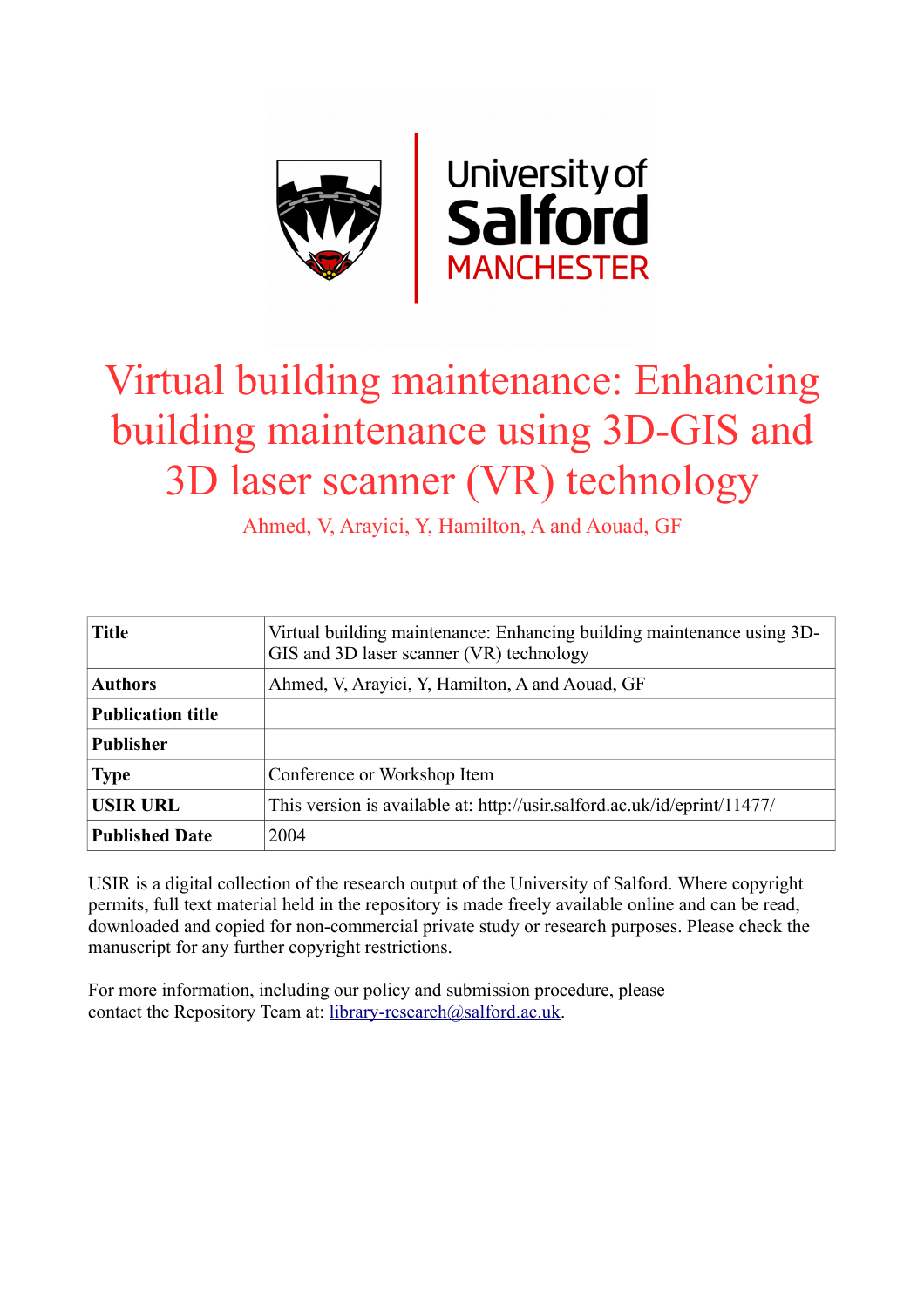## Virtual Building Maintenance: Enhancing Building Maintenance Using 3D-GIS and 3D Laser Scanner (VR) Technology

V. Ahmed, Y. Arayici, A. Hamilton, G. Aouad

*School of Construction and Property Management, University of Salford, Greater Manchester, United Kingdom*

ABSTRACT: The renovation and refurbishment market is rapidly expanding within the construction industry, bringing the role of the Facilities Management (FM) department to the forefront. Operating and maintaining a facility however, takes the biggest proportion of the lifecycle cost of a building, which can be costly and time consuming. The wide spread and use of advanced technologies within the construction industry can be used to drive the productivity gains by promoting a free-flow of information between departments, divisions, offices, and sites; and between themselves, their contractors and partners.

The paper describes a scope in the INTELCITIES project undertaken by 75 partners including 18 cities (Manchester, Rome, Barcelona, etc), 20 ICT companies (Nokia, IBM, CISCO, Microsoft, etc) and 38 research institutes (University of Salford from UK, CSTB from France, UPC from Spain, etc) across Europe to pool advanced knowledge and experience of electronic government, planning systems, and citizen participation across Europe. The scope includes capturing digital data of existing buildings using 3D laser scanning equipment and showing how this data can be used as an information base for enhancing the refurbishment process and maintenance.

Furthermore, the paper discusses the state of the art for operating and maintaining facilities, describing the prevailing methods of building maintenance, highlighting their limitations with proposed alternatives, such as 3D Geographic Information Systems '3D GIS' to enable the spatial analysis and static visualisation of critical of query outputs and 3D laser scanning technology for obtaining the digital information of existing buildings for construction maintenance.

#### 1. INTRODUCTION

The new-construction market has been shrinking, while the renovation and refurbishment market is rapidly expanding in the construction industry (Mahdjoubi and Ahmed, 2004). Operating and maintaining a facility takes the biggest proportion of the lifecycle cost of a building. The growing emphasis on lifecycle considerations through new forms of project relationships, together with the increasing refurbishment, retrofit and renovation of existing buildings (instead of new build) is bringing the role of the Facilities Management (FM) department to the forefront.

Furthermore, previous research had shown that there would be no substantial change in aggregate demand for housing over the next decade (Simmonds and Clark, 1999). Therefore, organisations need to be able to quantify costs and communicate management information about their

facility and infrastructure (Wix, 2003). To do this, they are turning to new information technologies to drive productivity gains. The most successful companies promote a free-flow of information between stakeholders.

Typically, construction facilities require maintenance and occasional repairs on a regular basis, due to deterioration and aging. This is to keep them functional and in a satisfactory appearance. In fact, many organisations own a large variety of buildings and other types of constructed facilities, which need regular maintenance, occasional renovation and rehabilitation, and sometimes reconstruction of new facilities. Often, these organisations face a crucial dilemma, regarding the urgency and prioritisation of works and associated costs (Rosenfeld and Shohet, 1996). However, not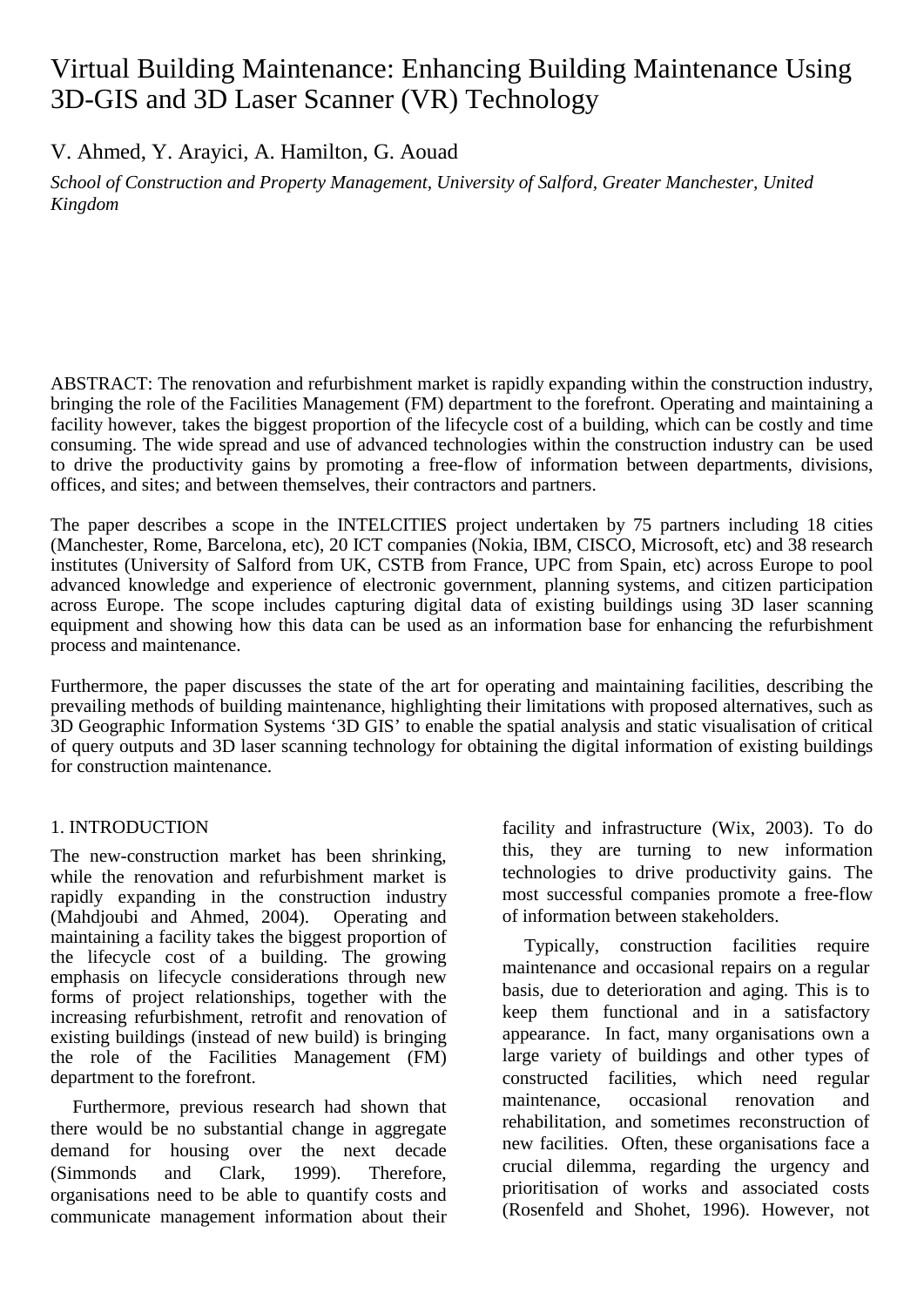many companies have utilised information technology to increase the efficiency of the refurbishment process for building maintenance.

The above issues are addressed in the INTELCITIES project, which has a focus on the prevailing methods of building maintenance, highlighting their benefits and limitations. The paper also describes a proposed approach for the use 3D Geographic Information Systems 'GIS' and 3D laser scanning system, to enable the analysis and static visualisation of critical query outputs for building maintenance.

### 2. THE INTELCITIES PROJECT

The INTELCITIES (Intelligent Cities) Project is a research and development project that aims at helping achieve the EU policy goal of the knowledge society. INTECLITIES project brings together the combined experience and expertise of key players from across Europe, focusing on e-Government, e-Planning and e-Inclusion, e-Land Use Information Management, e-Regeneration, Integration and Interoperability, Virtual Urban Planning, etc, [\(www.intelcitiesproject.com\)](http://www.intelcitiesproject.com/).

The overall aim is to advance the possibilities of eGovernance of cities to a new level through the development of a prototype of the IOSCP (Integrated Open System City Platform), as a clear and easily accessible illustration of a shared civic place in virtual space continuously available to all – whether officials, decision-makers and other professionals, such as planners, developers, politicians, designers, engineers, transport and utility service providers, as well as individual citizens, community groups/networks and businesses, through a wide range of interfaces

This paper focuses on the e-Regeneration work package of the project. The objectives of the package are to;

- 1. Produce a city vision for the post industrial city in the knowledge society and set of targets for systems to enhance regeneration.
- 2. Produce a system to support improved decision making about strategic planning of cities.
- 3. Produce a system to support development planning processes and that engage citizens in planning regeneration.
- 4. Show how these systems could be integrated with other city systems.

5. Report on how a holistic approach to all elements of building, refurbishment and urban planning and design can lead to successful, sustainable cities.

The objective 5 specifically is addressed in the paper. The task, which is defined to achieve the objective 5, is the building data capture using the laser scanner technology and investigate this technology to enhance the refurbishment process and maintenance. Figure 1 illustrates the vision, which is beyond the INTELCITIES project, for the use of 3D laser scanner for maintenance and refurbishment process. In the INTELCITIES project, the laser scanner technology is aimed at showing how it can be used for building refurbishment and maintenance.

In figure 1, the first step centres on the creating VR models subject to the requirements of use and usage of the VR models such as building redesign and renovation, building survey and evaluation, reverse engineering, fabrication and construction inspection, health and safety, and urban planning and analysis.

In the second step, integration is the main concern. Therefore, integration of the laser scanning system will be endeavoured with the GPS systems for linking the OS (Ordanance Survey) data or for linking the local authority data, with the GIS system for accomplishing the full integration of VR and GIS and with the Workbench for interactively analysing the VR models produced through laser scanning system.

In the third step, it is aimed at building data integration that is related to developing a conceptual model of nD modelling (Lee et al, 2003) system and associating it with the other data structures including relational databases and object-oriented databases to illustrate how data can be integrated to support intelligent city and construction systems.

The rest of the paper considers DSS (Decision Support System) and delves into the integration of the 3D laser scanning technology with GIS system for building maintenance. In the next section, the existing methods of building maintenance and their limitations are explained in order to justify the integration of the 3DGIS and the 3D laser scanner systems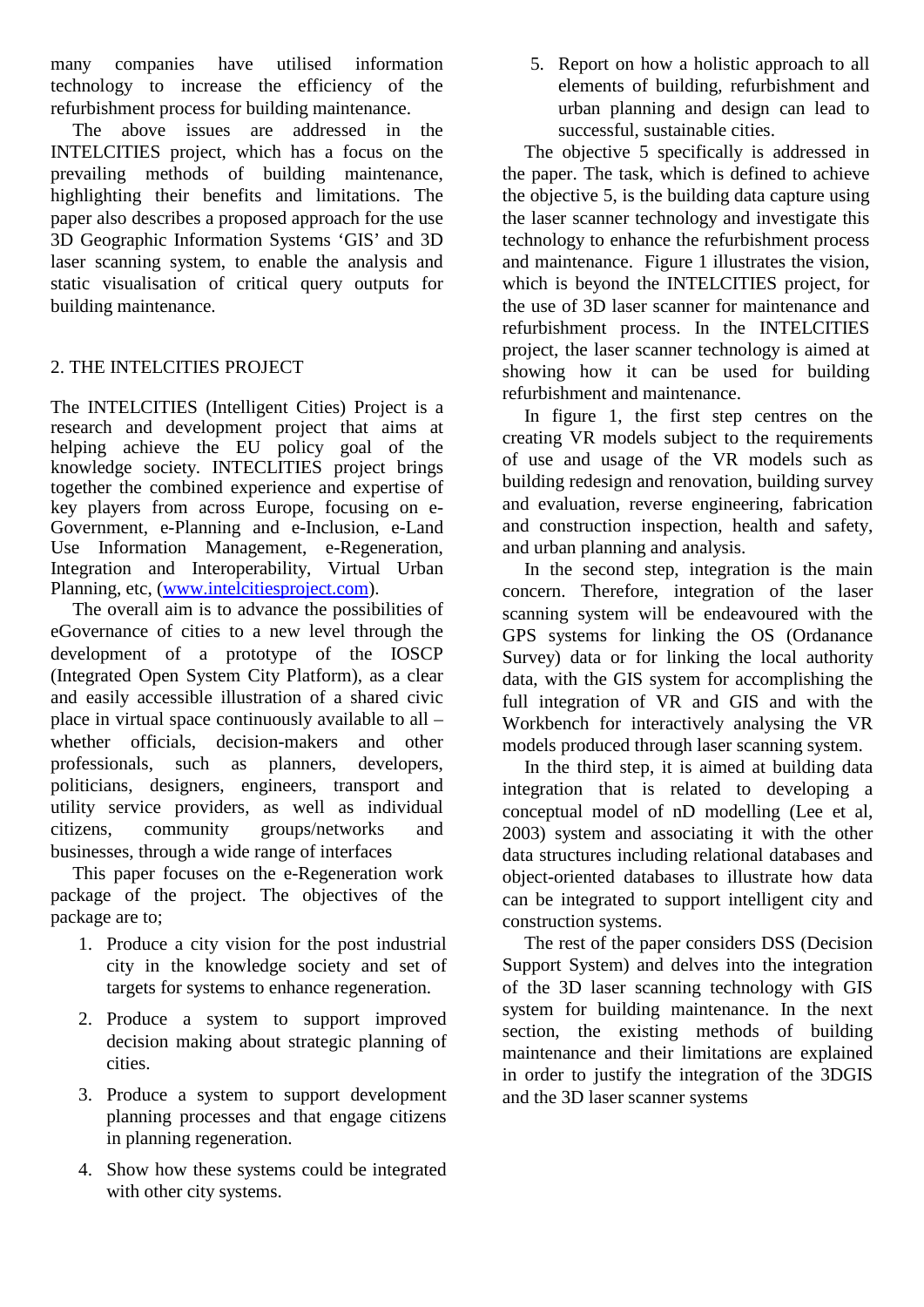#### 3. PREVAILING METHODS OF BUILDING MAINTENANCE AND THEIR LIMITATIONS

Planning and control of building maintenance works are commonly performed using traditional media, such as paper-based plans and sketches. Other techniques have also emerged as decision support systems (DSS) and integrated environments.

In recent years, major efforts were devoted to the development of decision support systems (DSS) to address building maintenance issues. Several of these systems have been developed to assist managers and decision-makers in planning building maintenance activities. Each DSS has its own functionality and designed for its unique purpose. These tools range from renovation design to initiation of renovation projects.

Rosenfeld and Shohet (1996) have developed a unique DSS, which is capable of suggesting various building/facility-upgrading alternatives. This system was demonstrated on a 25-year-old dining facility in a military base that had suffered serious structural damage due to foundation problems. This system has proved valuable for the maintenance work. It provided managers with alternatives depending on the input criteria, including full descriptions of building evaluation and end-results. However, it only provides information on the general condition of the facility, including costs and subsequently life span of facility depending on how much money is available or what alternative is chosen.

Underwood and Alshawi (2000) developed an integrated construction environment for the UK construction industry – the Simultaneous Prototyping for an Integrated Construction Environment (SPACE). MAINtenance ForeCASTing in an Integrated Construction Environment (MAINCAST) (Underwood and Alshawi, 2000) is an amplification of SPACE, which forecasts building element maintenance of a project as part of a fully integrated environment MAINCAST and was developed to assist the facility manager/owner (Client) in facility/project management by automatically generating detailed maintenance valuations, outlining the required maintenance during every operational year of the projects life, etc.

However, these media suffer from several limitations. Firstly, it is difficult to identify the refurbishment and renovation tasks. Secondly, it is also difficult to monitor the various tasks, because of the complexity of the operation tasks. The Rosenfeld and Shohet system DSS for instance is not capable of enabling managers and decisionmakers to view the facility and see the damaged<br>elements or locate them. Overall, the main elements or locate them. limitation of these DSS systems is related to their output. They usually provide the results in a text format or tables and, in some cases, bar charts. This form of output is often not appropriate for decision-makers to visualise the results of their queries, especially when layclients are involved in the communication process. These tools have yet to adopt spatial analysis techniques such as GIS technology in their operation. A GIS enables the spatial analysis and static visualisation of critical of query outputs (Enache, 1994) was critical of the failure of current DSS systems to make use of advances in GIS technology. In addition, it does not allow them to visualise the final changes, before starting the maintenance work. Clearly, there is a need to improve the management of information and tasks about building maintenance.

#### 4. 3D-GIS AND LASER SCANNING TECHNOLOGY AS VR - EMERGING TECHNOLOGY OPPORTUNITIES

Geographic Information Systems (GIS) are collections of computing techniques and databases that support the gathering, analysis and display of large volumes of spatially referenced data (USEPA, 2002).

On the other hand, the innovation consists of a laser scanner controlled by a laptop computer. The scanner is targeted to the physical objects to be scanned and the laser beam is directed over the object in a closely spaced grid of points. By measuring the time of laser flight, which is the time of travel of the laser from the scanner to the physical objects and back to the scanner, the scanner determines the position in threedimensional space of each scanned point on the object. The result is a "cloud of points" thousands of points in 3-dimensional space that are a dimensionally accurate representation of the existing object (Schofield, 2001). This information can then be converted in a 3D CAD model that can be manipulated using CAD software, and to which the design of new equipment can be added.

3D Laser Scanner is currently used for a variety of sectors range from industrial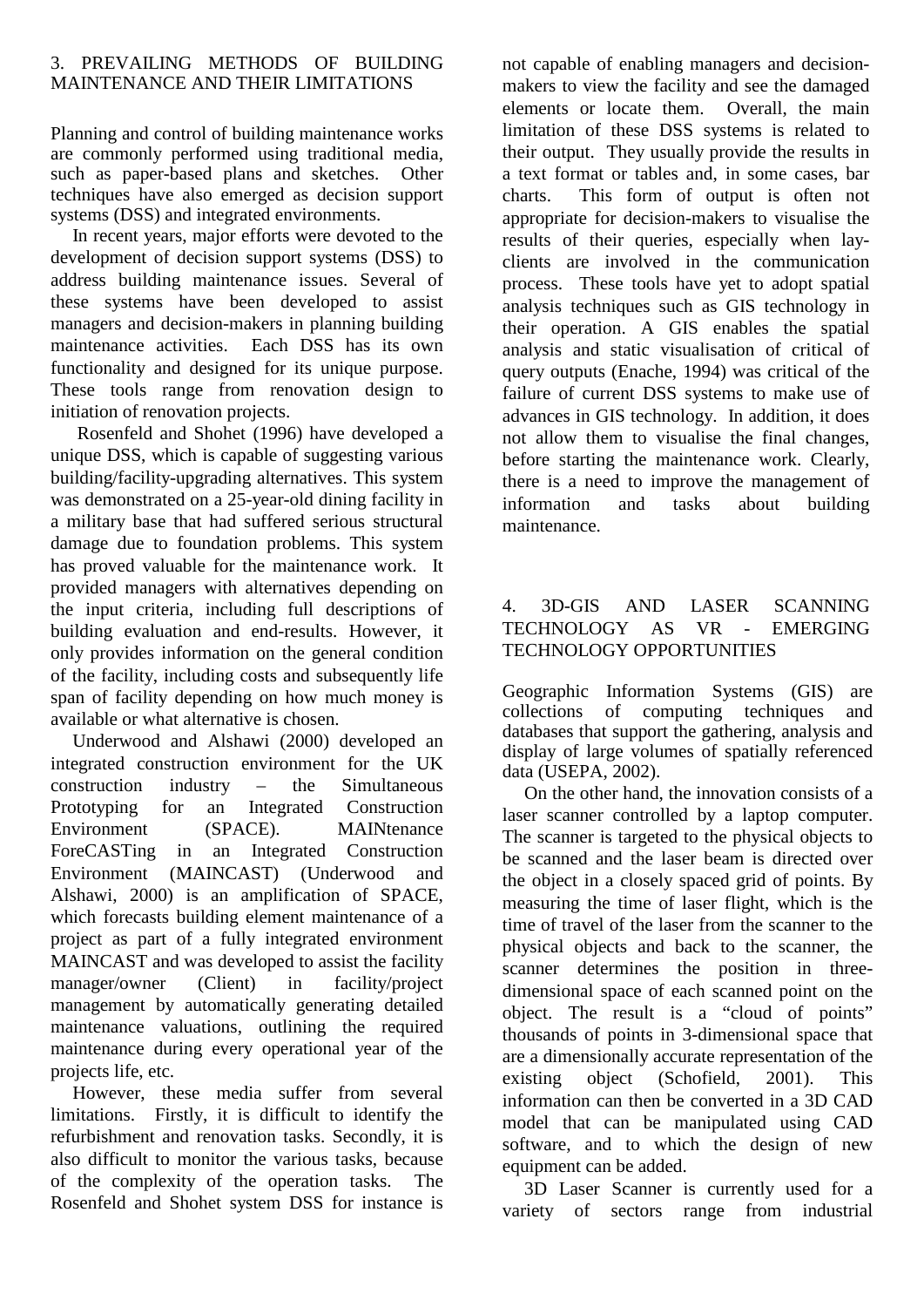applications for process automation in automotive industry, steel industry, robotics, etc, to mining, archaeology, survey, urban planning and railway, tunnel and bridge construction (Arayici et al, 2003).

In recent years, however, the emerging GIS systems have presented organisations and management sectors with significant advances in making informed decisions. Ehler, Cowen, and Mackey (1995) argued that linking GIS with DSS systems has enabled the user to make well-informed decisions, based on the problem at hand. Also, Modis (2001) reported that tools, which are based on GIS technology, have offered managers and decision-makers substantial benefits, including usability, accuracy, and efficiency. Consequently, organisations around the world are reaping considerable benefits by capitalising on spatial technology solutions. GIS applications in (DSS) provide an enhanced means of resolving complex geo-analytical problems.

Furthermore, systems based on 3D GIS technology are starting to supersede the early GIS systems (Jordan, 2000), (Song et al, 2002, 2003). Although still in its infancy, this emerging technology could clearly support the planning process of building maintenance projects. 3D modelling capability of GIS could also enable managers to foresee changes and modifications in an improved manner. However, despite the evident advantages of 3D technology to this type of planning and construction work, its full benefits could not be realised without an improved visualisation of the output. Indeed, the results of 3D GIS systems are usually displayed as a static cardboard model, which does not allow users to explore and rapidly visualise the results of their queries.

Combining 3D GIS with advances in the Laser Scanner VR technology could provide decisionmakers more robust tools to visualise in real-time the 3D GIS environment. Verbree et al. (1999) argued that VR technology offers new and exciting opportunities to visualise 3D GIS data that, in turn, improve DSS usability and enable users to walk through 3D environments. It allows them to see building elements and appreciated proposed changes in a real time environment. Sidjanin (1998) demonstrated that linking GIS and VR offered great capabilities for decision-making, as it could produce real-time and realistic visualisation of spatial data.

In addition, VR interface could improve understanding of GIS spatial analyses and handling of queries on the data, as well as navigating through the dynamic map model and for using GIS functions.

Similarly, the ability to rapidly sketch and visualise design ideas has been stressed as an important task in urban design (Smith, 1998). Hence the VENUE Project was conceived as a means of experimenting with links between GIS and 3-D visualisation tools (ibid). The project demonstrated that a set of urban features can be visualised as building block outlines in 2D ArchView (based on Ordnance Survey base data). Removing building sub-divisions and line vertex generalisation enabled the production of 3D VRML (Virtual Reality Modelling Language) model by assigning a height attribute in ArchView. This approach is on a macro scale in relation to buildings but can be extended to a more detailed micro scale application suitable for building maintenance (Camara and Raper, 1999).

In line with the foregoing, it can be established that there are several approaches that have successfully linked 3D-GIS with the Laser Scanner VR technology as a means of enhancing decision support. These successful developments further exposes the possibility of employing this combination to enhance current building<br>maintenance DSS. The following section The following section describes a proposed methodology, which is partly inspired by the work of (Mahdjoubi and Ahmed, 2004).

#### 5. METHODOLOGY

The aim of this section is to propose a framework which includes a series of analytical tools that will enable various stakeholders in the building maintenance sector to make informed decisions relating to building maintenance works. This framework, which is depicted in figure 2, includes:

- 1) The development and population of a geospatial project database with the digital data of existing building captured with the laser scanning equipment.
- 2) The analysis of complex building information maintenance options within a knowledge repository environment, digital building data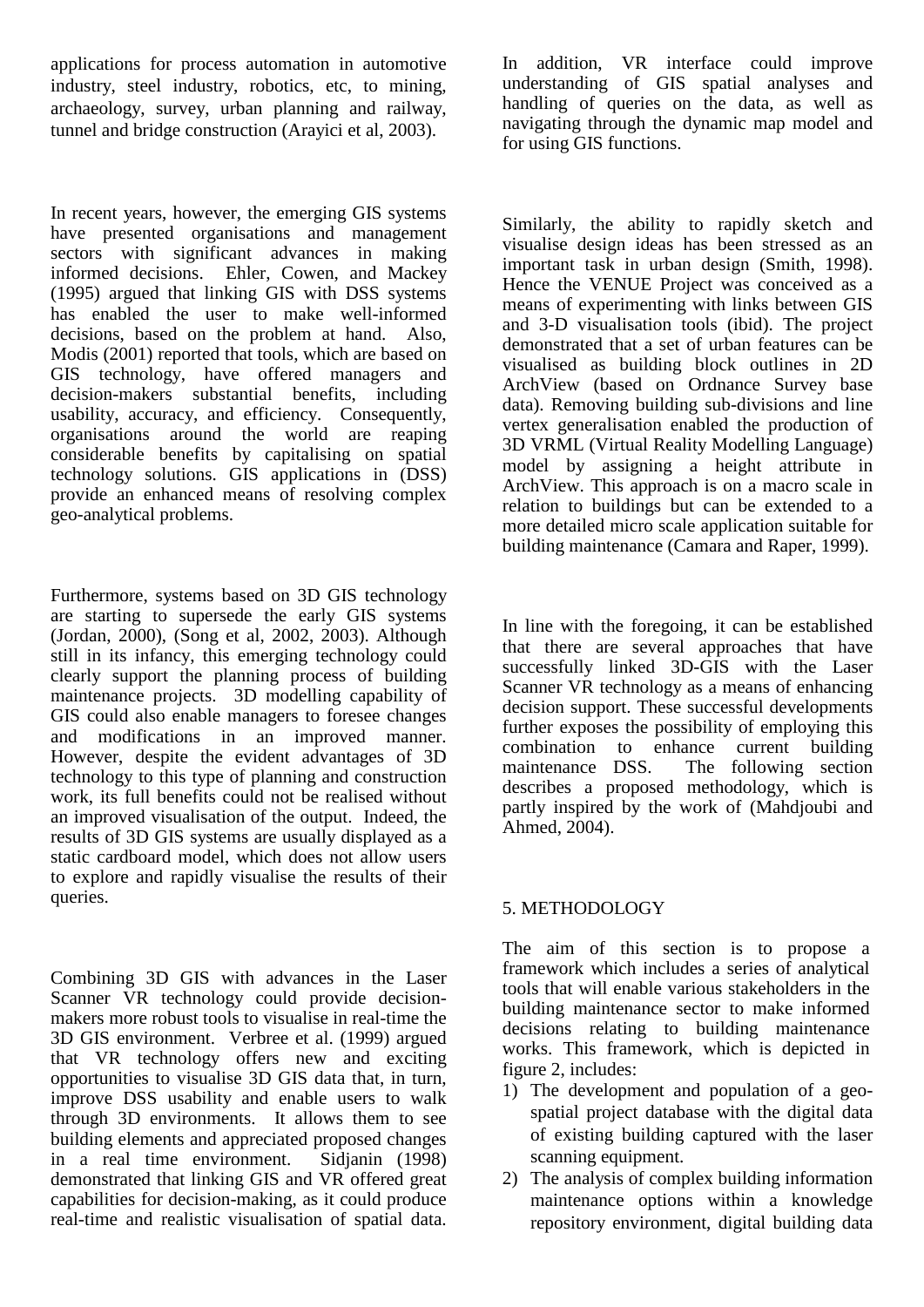captured by the laser scanner is retrieved with 3D GIS system for the analysis

3) The visualisation of the project information through a range of different interconnected graphic windows. The laser scanner VR model can be visualised in different platforms including workbench.

The geo-spatial project database will describe the geometries of both the building frame and its components. Simple open geometric descriptions will be used, but each entry will also be associated with data on inventory information such as name, supplier, date installed/replaced, number of previous replacements, etc.

The procedure for the development will be based on establishing a robust object-oriented database management system (OOMS). The system will enable the capture of all geo-spatial information of the building frame and components using laser scanner. Inventory information relating to each frame and component will also be captured within the relational structure of the database. Such information will be accessible in real-time with some of the attributes (e.g. component supplier information) hyperlinked to the World Wide Web.

Sequel to the development of the OODM, information captured will be linked to a knowledge repository developed purely for rule base and/or case-based interpretation of possible building maintenance schedules. This component of the VBM system will facilitate the generation of alternatives based on user-specified queries.

GIS software will be used to generate and analyse thematic developments relating to the building properties and associated maintenance management strategies. ArcGIS 3D analyst, for example, enables users to effectively visualise and analyse surface data. Using the 3-D spatial analysis capabilities of the tool, a range of possible scenarios of a building can be evaluated. Surfaces can be viewed from multiple viewpoints, queried, interrogated for visibility and viewed for the creation of a realistic perspective image. Furthermore, the evaluation can also be extended to display static images of building components that require immediate or 'near-future' maintenance based on the real-time information captured within the OODM and the knowledge repository. However, a final selection of the most appropriate software will be based on the most suitable representation (i.e. raster or vector) of the captured data.

The VR environment will be developed using the laser scanner technology which also provides data models in different formats including the Virtual Reality Modelling Language (VRML). This approach is complimentary to previous work done on the information infrastructure developed through the OSCON, VIRCON and HyCon projects and the ongoing research for nD modelling project (Lee et al, 2003). Therefore, the results of the spatial analysis obtained within the 3-D GIS environment can be evaluated in real-time with the options of viewing building<br>maintenance alternatives developed from alternatives developed from querying the knowledge repository.

#### 6. BENEFICIARIES

The research is of potential benefits and practical applications to the construction industry and professions. It will provide a better support for evaluation and visualisation of building visualisation maintenance works so that informed policies can<br>be effectively targeted. It will benefit be effectively targeted. construction companies, facility and estate managers, and all those concerned with building maintenance issues.

The ultimate beneficiaries of this work will be professionals and stakeholders of the construction industry involved with the:

- building maintenance,
- improved predictability of building maintenance requirements,
- reduced maintenance planning and execution time,
- increased safety,
- Increased productivity.

#### 7. SUMMARY

This paper provides an overview of the eregeneration package of the INTERLCITIES project, which aims at helping achieve the EU policy goal of the knowledge society. policy goal of the knowledge society. INTECLITIES project aims to bring together the combined experience and expertise of key players from across Europe, focusing on a number of built and human environment issues including e-Government, e-Planning and e-Inclusion, e-Land Use Information Management, e-Regeneration, Integration and Interoperability, Virtual Urban Planning, etc, [\(www.intelcitiesproject.com\)](http://www.intelcitiesproject.com/).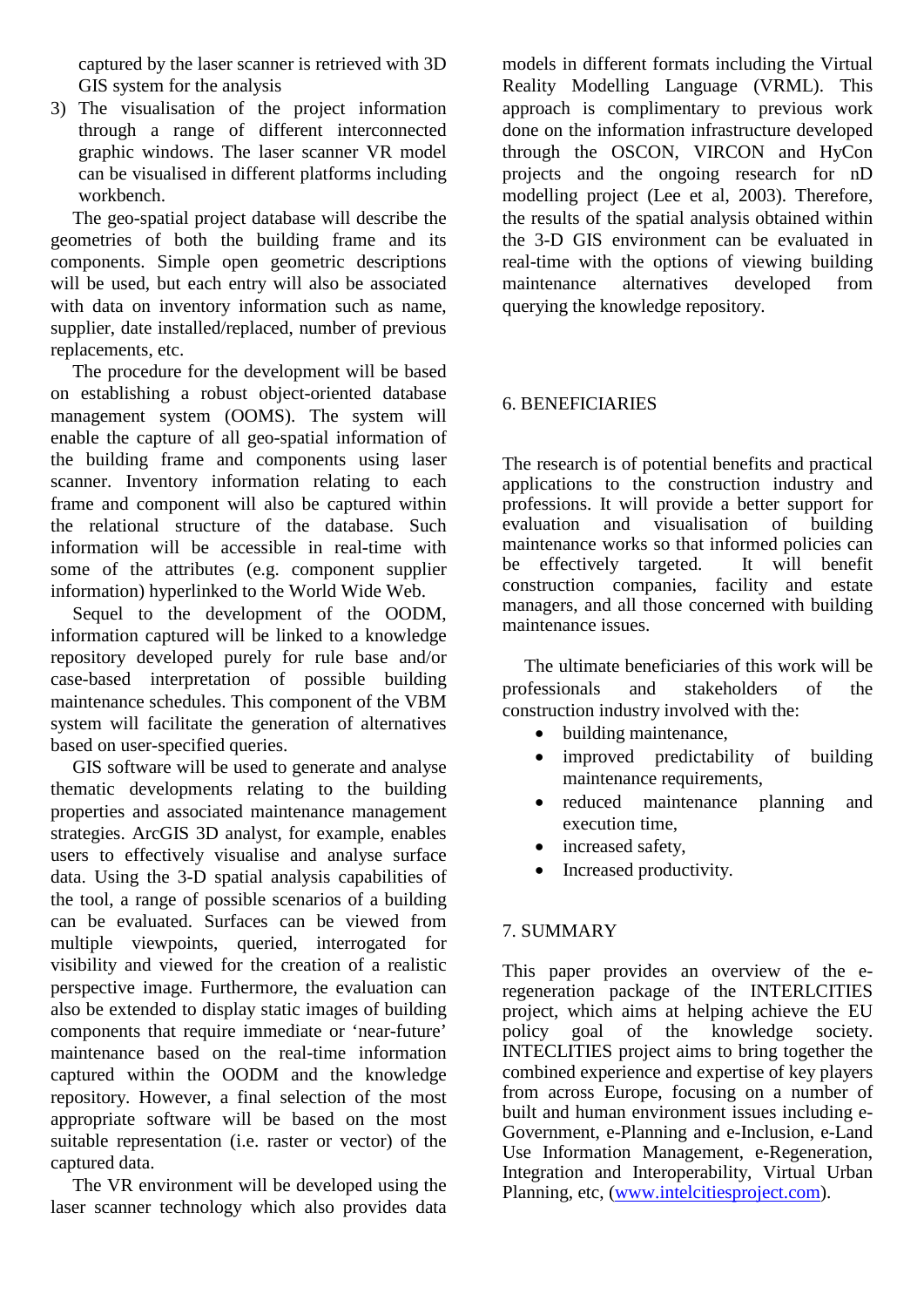This project recognises the need for integrating visualisation techniques and systems for building maintenance and refurbishment. In particular, the vision for the use of laser scanner equipment for building refurbishment and maintenance is addressed (see figure 1) and a framework for integrating such 3D GIS and Laser scanner systems is developed to assist the flow of information. Lastly, the beneficiaries of such integration are summarised.

For the time being, the integration of 3D GIS and Laser scanner technology is being conceptually modelled. Once this is completed, it will be implemented.

#### 8. REFERENCES

- Arayici, Y., Hamilton, A., Hunter, G., (2003), "Reverse Engineering in Construction", the conference of World of Geomatics 2003: Measuring, Mapping, and Managing, Telford, UK
- Camara, A. S., Raper, J. (1999) spatial multimedia and virtual reality. London, Taylor & Francis. Decision-Support Model. Application of the performance concept in building – International
- Ehler, G., Cowen, D., and Mackey, H. (1995) Design and Implementation of Spatial Decision Support System for Site Selection. ESRI, International User Conference, 1995, May 22-26, 1995, Palm Springs, (California), ESRI
- Enache, M. (1994) Integrating GIS with DSS: A Research Agenda. URISA Conference, Milwaukee, Wisconsin, August 1994
- Jordan, L. (2000) Web Accessible 3D Viewing Next Step for GIS Virtualising the 3D Real World multi-view interface for 3D GIS. Computer & Graphics, 23, pp. 497-506.
- Lee, A. Marshall-Ponting, A.J. Aouad, G. Wu, S. Koh, W. W. I. Fu, C. Cooper, R. Betts, M. Kagioglou, M. and Fisher, M (2003). [Developing a vision of nD-enabled construction,](http://ndmodelling.scpm.salford.ac.uk/Doc/nDworkshop_report.zip)  Construct IT, University of Salford, UK
- Mahdjoubi, L., and Ahmed, V., (2004), "Virtual Building Maintenance: Enhancing Building Maintenance using 3D GIS and Virtual Reality (VR) Technology", Conference of

Designing, Managing, and Supporting Construction Projects through Innovation and IT solutions (INCITE2004), February 2004, Langkawi, Malaysia.

- Modis (2001) IT Resource Management. [<http://www.modisit.com/gis/>](http://www.modisit.com/gis/) (accessed on 28 November )
- Rosenfeld, Y. Shohet, I. M. (1996) Initiation of Renovation Projects: Techno-Economic
- Sidjanin, P. (1998) Visualisation of GIS Data in VR Related to Cognitive Mapping of Environment. IEEE Computer Society: conference on Information Visualisation, 1998, July, London: IEEE Computer
- Schofield, W., 2001, Engineering Surveying  $5<sup>th</sup>$  Edition: Theory and Examination Problems for Students, ISBN 07506 4987 9
- Simmonds, P., Clark, J. (1999) UK Construction 2010 future trends and issues – briefing paper.
- Smith, A. (1998) The Venue Project: Adding 3D Visualisation Capabilities to GIS. Society, pp. 339-349.
- Song, Y., Hamilton, A., Trodd, N.M., (2002), technical Design Issues of Linking Geospatial technology for 3D Visualisation, Interaction and Analysis, in the Proceedings of the Conference on GIS Research in the UK, pp 256-262.
- Song, Y., Hamilton, A., Trodd, N., (2003), Developing an Internet based Geographic Visual Information System, In the proceedings of the GIS Research in the UK 2003 Conference,  $9^{th}$  -11<sup>th</sup> Apr 2003, City University, London.
- Underwood, J. and Alshawi, M. (2000) Forecasting Building Element Maintenance within an Integrated Construction Environment. Automation in construction 9 (2000) pp. 169-184
- Usepa (2002) GIS-Visualization (VIS) Integration Efforts. United States Environmental Protection
- Verbree, E., Van Maren, G., Germs, R., Jansen, F. and Karaak, M. (1999) interaction in virtual world viewslinking 3D GIS with VR. Geographical Information Science, 13(4), pp.385-396.
- Wix, J. (2003) Domain/Facilities Management within the International Alliance of Interoperability, UK.